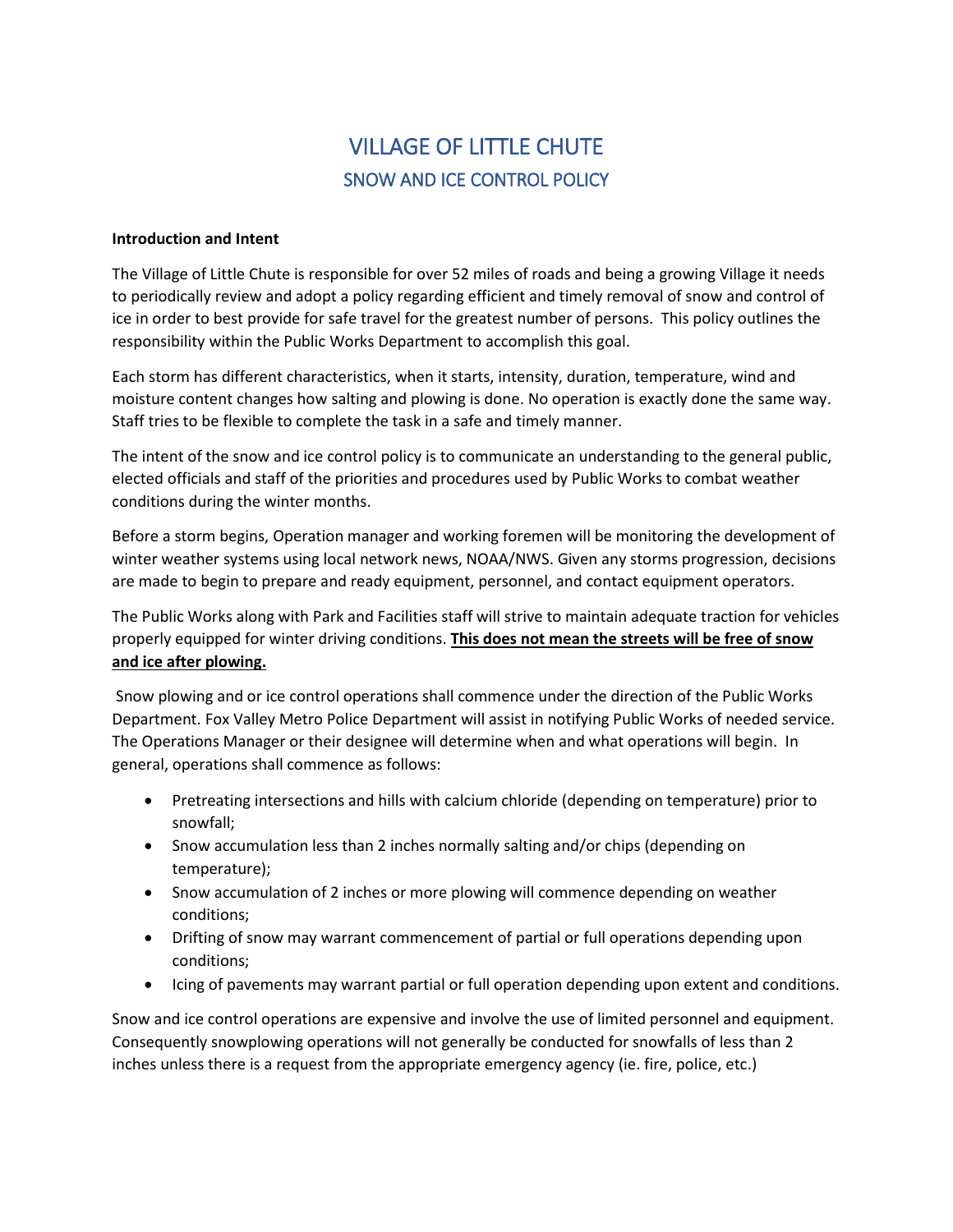# **How Snow Will Be Plowed**

Snow shall be plowed in a manner to minimize traffic obstructions. The center of the roadway will be plowed first. The snow shall than be pushed from left to right with the discharge going onto the terrace area of the right-of-way. It is the goal to have the entire street system cleaned after a "typical" snowfall in approximately 7-9 hours. Cul-de-sacs where there is limited areas in the terrace, snow will be plowed to the center.

# **Snow Removal**

Storage of snow in downtown area is limited. Therefore, the Village will haul snow that is accumulated in the right of way from the Main Street area. Village crew will try and remove snow 24 hours after they have completed snow plowing. This hauling normally will the following evening hours to maximize the efficiency of the snow removal operations. Snow may be hauled from other locations within the right of way during normal working hours as deemed necessary to maintain safety for pedestrians and vehicles. These other locations will be at the discretion of the Operations Manager or their designee.

# **Equipment Used For Plowing and Removal**

- 6 plow trucks equipped with front plow, wing and tailgate salt spreader;
- 1 front wheel loader with snow bucket;
- 1 front wheel loader with plow and wing;
- 1 mini front wheel loader with bucket or snow pusher;
- 1 ton pickup truck with 450 gallon tank for brine solution;
- 2 tractor backhoes:
- 1 multi-purpose tractor with salter, broom, plow & snowblower attachments;
- 1 snow blower that attaches to front wheel loader;
- 1 mower with broom attachment;

# **Snow Emergency Declaration**

Snow emergencies will be declared by the Village Administrator and will be broadcast by the local media. The classes of snow emergencies are as follows:

CLASS I

- A. No parking on any Village street from 2:00 a.m. to 6:00 a.m.
- B. No special permission granted by the Police Department.
- C. Vehicles found in violation are ticketed and removed.

CLASS II

- A. Odd-even parking on Village streets from 6:00 a.m. to 2:00 a.m.
- B. No parking on any Village streets from 2:00 a.m. to 6:00 a.m.
- C. No special permission granted by Police Dept.
- D. Vehicles found in violation are ticketed/removed.

#### CLASS III

- A. No parking on any Village street at any time until cancelled.
- B. Vehicles found in violation are ticketed/removed.